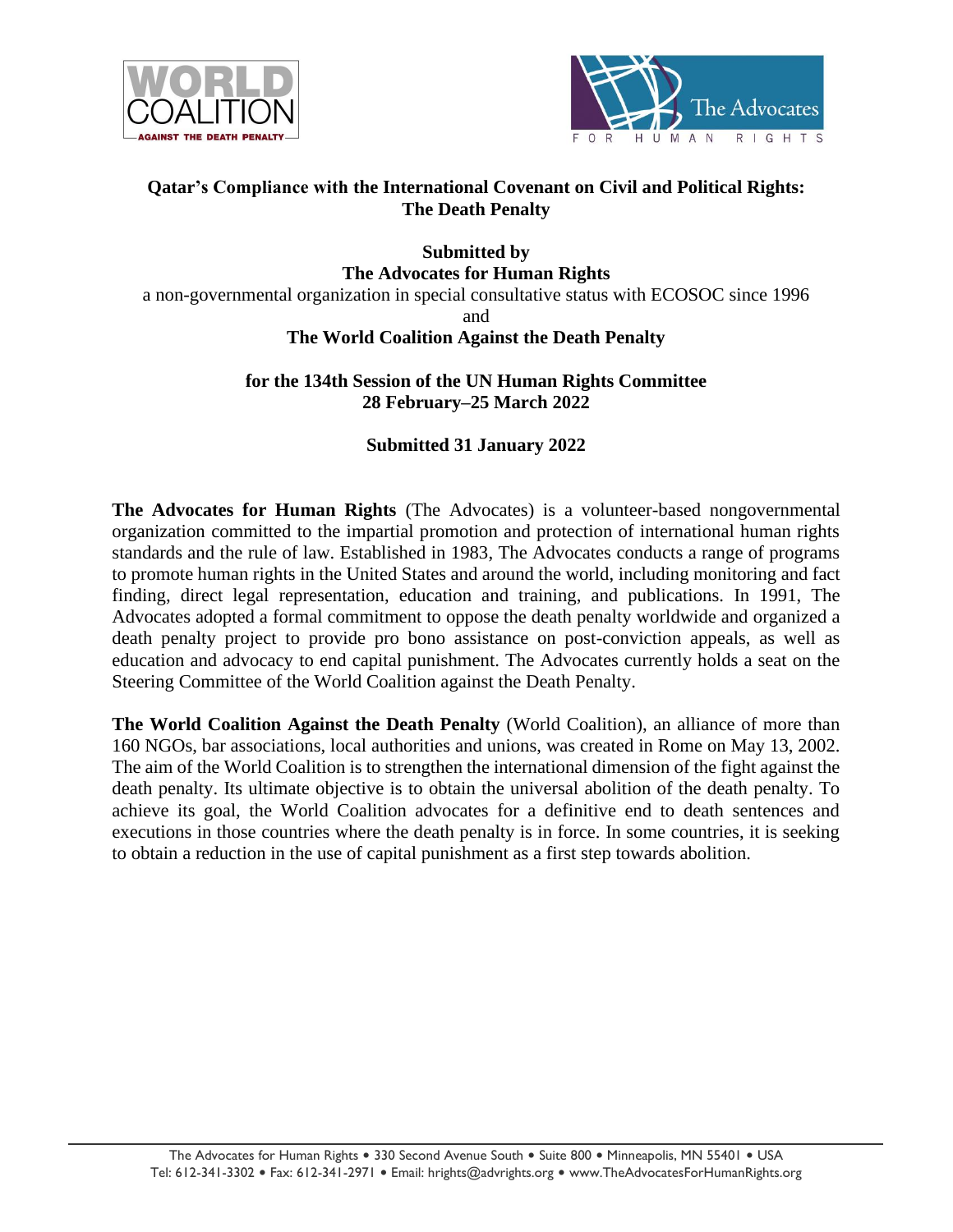#### **EXECUTIVE SUMMARY**

1. Qatar had been maintaining a de facto moratorium on executions since 2000, but courts continued to sentence people to death. In 2020, however, Qatar executed a Nepali migrant worker by firing squad.<sup>1</sup> Oatar's death penalty practices are not in compliance with the Covenant. Qatar does not limit the death penalty to the most serious crimes, it is not taking steps toward a de jure moratorium on executions or ratification of the Second Optional Protocol, and it does not ensure that defendants in capital cases have a fair trial. Recent history suggests that a migrant worker may be more likely to be sentenced to death and executed for killing a Qatari national, as opposed to a non-citizen. Migrant workers are particularly vulnerable in the context of the country's criminal legal system.

#### **Qatar fails to uphold its obligations under the International Covenant on Civil and Political Rights**

#### **I. Qatar's death penalty practices are not in compliance with Articles 6 and 7 of the Covenant (List of Issues Paragraph 10).**

- <span id="page-1-0"></span>2. The Committee requested "additional information about the safeguards in place to ensure that the use of the death penalty in [Qatar] is compliant with the requirements of the Covenant ...."<sup>2</sup> Qatar asserts that "Legislators have set tight controls on the application of the death penalty whereby its use is restricted within strict limits. This is consistent with article 6 of the Covenant and with the Committee's general comment No. 36 on the right to life."<sup>3</sup>
- 3. Qatari courts sentenced at least one person to death in 2018, at least two people in 2019, and at least four people in 2020. Qatar carried out one execution in 2020.<sup>4</sup> Prior to 2020, Qatar's last known execution took place in 2000.<sup>5</sup>

#### **a. Qatar does not limit the death penalty to the most serious crimes.**

- 4. The Committee also asked for information about which crimes carry the death penalty and whether such provisions are compatible with the Covenant.<sup>6</sup>
- 5. Despite Qatar's assertions (see paragraph [2](#page-1-0) above), Qatar does not limit the death penalty to intentional killings. Qatar is a constitutional monarchy in which Emir Sheikh Hamad bin Khalifa al-Thani exercises full executive power. Sharia or Islamic law is a primary source of legislation. The Qatari penal code, contained in Law No. 11 of 2004, as amended, stipulates

<sup>1</sup> Amnesty International Report 2020/21 on Qatar https://www.amnesty.org/en/location/middle-east-and-northafrica/qatar/report-qatar/.

<sup>2</sup> Human Rights Committee, *List of issues in relation to the initial report of Qatar*, U.N. Doc. CCPR/C/QAT/Q/1, (24 Aug. 2020), ¶ 10.

<sup>3</sup> Human Rights Committee, *Replies of Qatar to the list of issues in relation to its initial report*, U.N. Doc. CCPR/C/QAT/RQ/1, (8 Apr. 2021), ¶ 41.

<sup>4</sup> Cornell Center on the Death Penalty Worldwide, *Qatar*, last visited Jan. 27, 2022,

https://deathpenaltyworldwide.org/database/#/results/country?id=59.

<sup>5</sup> Amnesty International, *Death Sentences and Executions 2020* (2021), at 43, available at

https://www.amnesty.org/en/wp-content/uploads/2021/05/ACT5037602021ENGLISH.pdf.

<sup>6</sup> Human Rights Committee, *List of issues in relation to the initial report of Qatar*, U.N. Doc. CCPR/C/QAT/Q/1, (24 Aug. 2020), ¶ 10.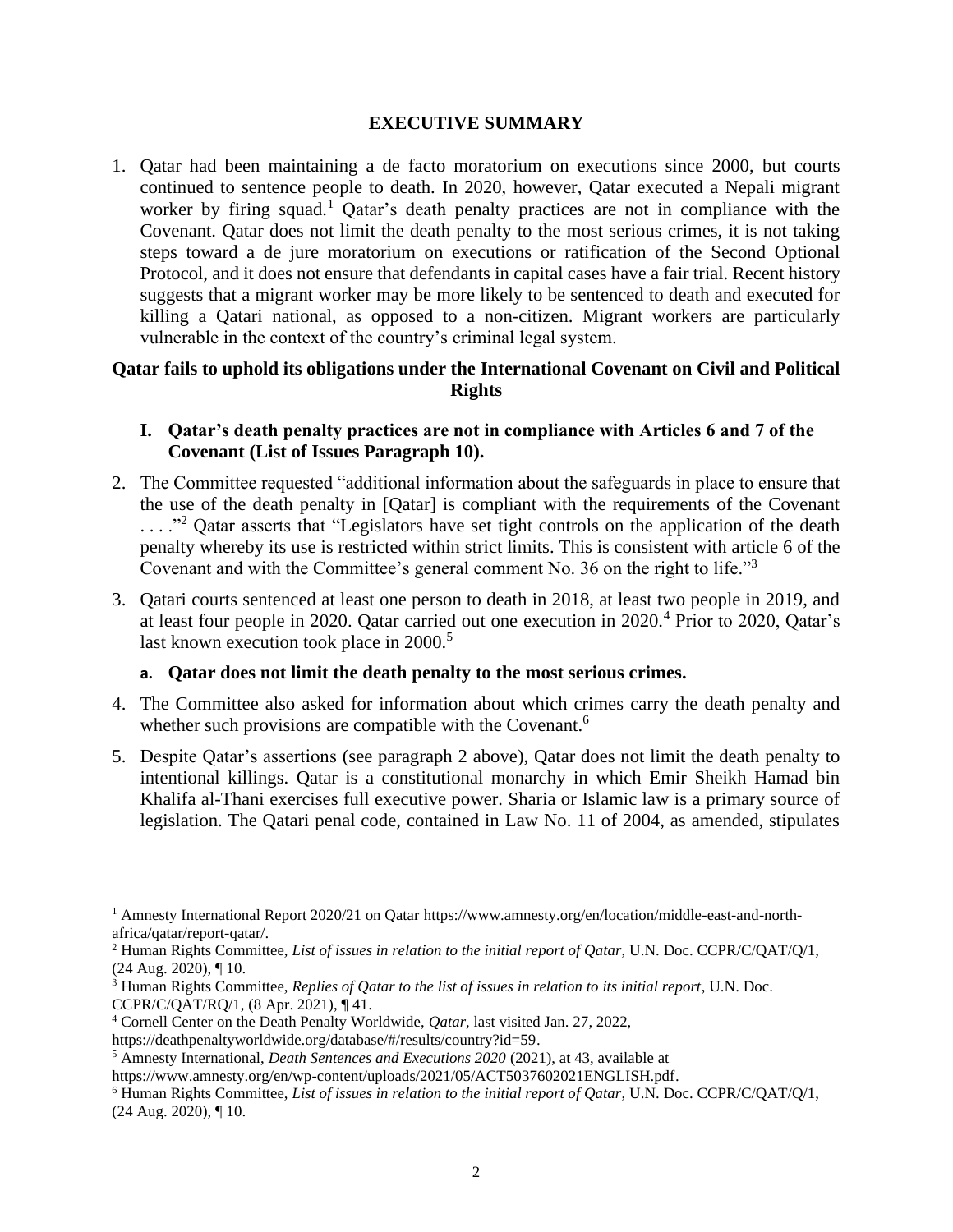that crimes punishable by the death penalty include murder,<sup>7</sup> abduction leading to death, $8\ 11$ terrorism-related offenses,  $^{9}$  rape,  $^{10}$  incest,  $^{11}$  repeat drug trafficking offenses, treason,  $^{12}$ espionage,  $13$  extortion by threat of accusation of a crime of honor, such as adultery or fornication, and giving false witness with the consequence of inflicting capital punishment on the accused. The penal code also adopts the provisions of Sharia law for certain *hudud* offenses, ranging from theft and drinking alcohol to apostasy. Such offenses are punishable by death. Death sentences are to be carried out by hanging or firing squad.<sup>14</sup>

- 6. A death sentence may not be carried out unless the Emir ratifies it. <sup>15</sup> A reviewing court may reduce a death penalty to life imprisonment, or to a term of no less than five years, if it determines that mercy is warranted.<sup>16</sup> The death penalty for the crime of murder may be commuted to a term of imprisonment if the "avenger of blood heir" forgives or accepts "blood money" from the offender.<sup>17</sup>
- 7. Death sentences may not be imposed on persons who were under the age of 18 at the time of the offense,  $^{18}$  pregnant women, and people with severe psycho-social disabilities.<sup>19</sup> For persons with intellectual disabilities, "'mental defect' resulting in partial incapacity is an extenuating excuse, while total incapacity precludes criminal responsibility."<sup>20</sup>

#### **b. In 2020, Qatar ended its de facto moratorium on executions and it has not indicated willingness to institute a formal moratorium on the death penalty or ratify the Second Optional Protocol.**

8. The Committee asked whether Qatar "intends to take steps towards a full moratorium on the death penalty and whether it is considering ratifying the Second Optional Protocol to the International Covenant on Civil and Political Rights, aiming at the abolition of the death penalty."<sup>21</sup> Qatar offers a generic response on ratification of outstanding human rights treaties, explaining that "the State has also embraced the principle of gradual accession, as it believes that quality is more important than quantity."<sup>22</sup> In 2018 and 2020, Qatar voted against the

<sup>7</sup> Law No. 11 of 2004, Articles 300, 301, 302.

<sup>8</sup> Law No. 11 of 2004, Article 318.

<sup>9</sup> Law No. 11 of 2004, Articles 250, 252

<sup>10</sup> Law No. 11 of 2004, Article 279.

<sup>11</sup> Law No. 11 of 2004, Articles 279, 280, 284

<sup>12</sup> Law No. 11 of 2004, Articles 98, 99, 100, 101, 103, 105, 114, 118, 130, 131, 132, 135.

<sup>13</sup> Law No. 11 of 2004, Articles 107, 110, 111.

<sup>14</sup> Law No. 11 of 2004, Article 59.

<sup>15</sup> Law No. 11 of 2004, Article 58

<sup>16</sup> Law No. 11 of 2004, Article 92.

<sup>17</sup> Law No. 11 of 2004, Articles 300, 302

<sup>18</sup> Law No. 11 of 2004, Article 20.

<sup>19</sup> Cornell Center on the Death Penalty Worldwide, *Qatar*, last visited Jan. 27, 2022,

https://deathpenaltyworldwide.org/database/#/results/country?id=59 (citing Qatar Penal Code, art. 54, Law No. 11 of 2004.

<sup>20</sup> Cornell Center on the Death Penalty Worldwide, *Qatar*, last visited Jan. 27, 2022,

https://deathpenaltyworldwide.org/database/#/results/country?id=59 (citing Qatar Penal Code, art. 54, Law No. 11 of 2004.

<sup>21</sup> Human Rights Committee, *List of issues in relation to the initial report of Qatar*, U.N. Doc. CCPR/C/QAT/Q/1, (24 Aug. 2020), ¶ 10.

<sup>22</sup> Human Rights Committee, *Replies of Qatar to the list of issues in relation to its initial report*, U.N. Doc. CCPR/C/QAT/RQ/1, (8 Apr. 2021), ¶¶ 8, 42.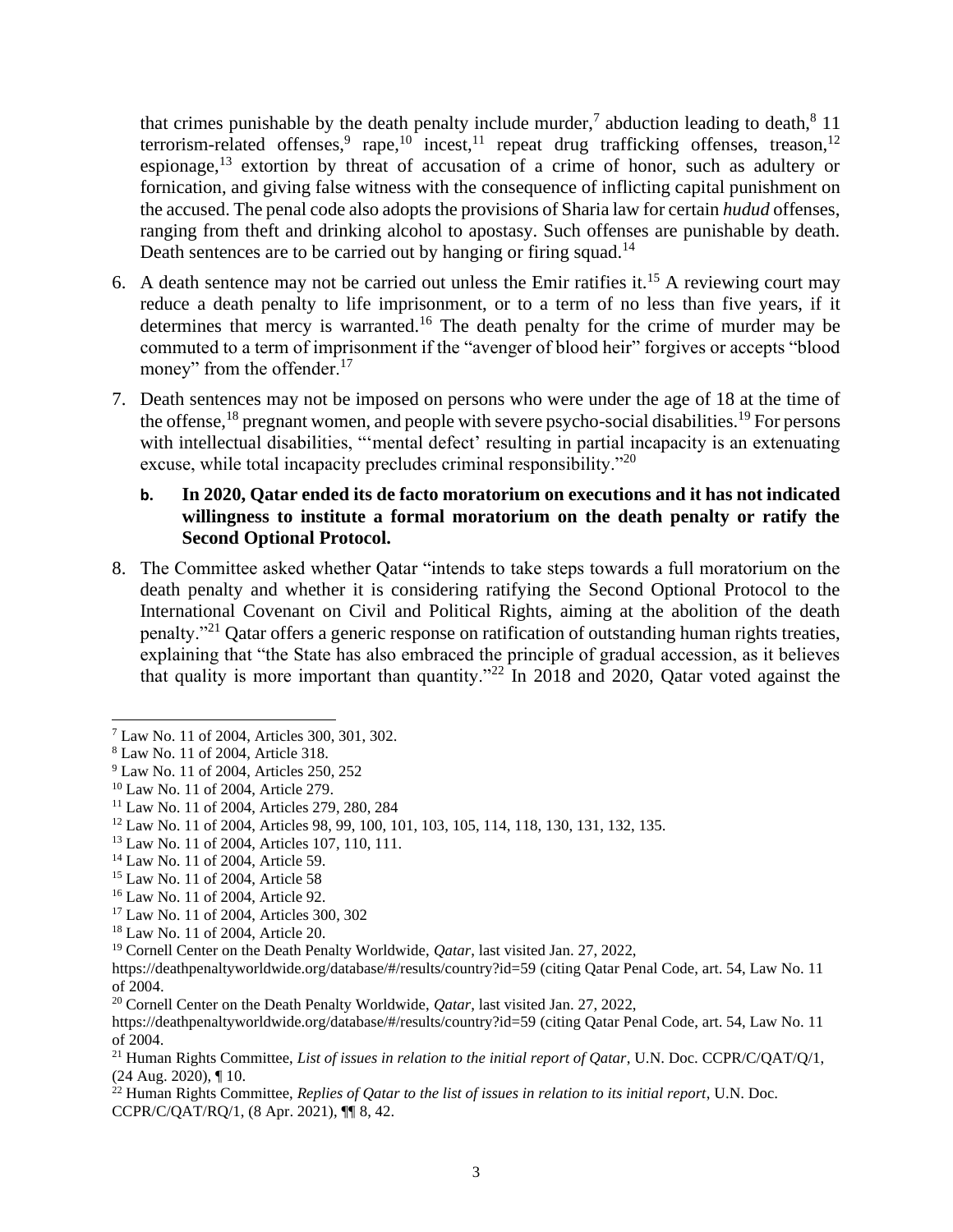United Nation's General Assembly Resolution on the moratorium on the use of the death penalty<sup>23</sup> and it has yet to ratify the Second Optional Protocol.

- 9. Indeed, Qatar appears to be moving in the opposite direction. It resumed executions in 2020 and sentenced at least four people to death in that year, up from 1-2 death sentences per year in previous years.
	- **c. Legal proceedings in capital cases lack the procedural safeguards required under Article 6 as well as Articles 2, 7, 9, 10, and 14, particularly for foreign nationals (List of Issues paragraphs 10 and 21).**
- 10. The Committee asked about "the steps taken to ensure judicial impartiality and independence and the autonomy of prosecutors," and requested that Qatar "respond to reports of individuals being denied the procedural safeguards of a fair trial, contrary to article 14 of the Covenant, such as inadequate access to counsel, including in a language that they can understand, restrictions on defendants' ability to address the courts, and the use of trials in absentia without adequate attempts to summon defendants." <sup>24</sup>
- 11. Qatar asserts that "it has received no complaints of torture or ill-treatment and detected no cases of either. Nor has it received any complaints of abuse of power by police officers assigned to the Ministry [of the Interior] that involves acts meeting the definition of torture.<sup> $25$ </sup>
- 12. Amnesty International has reported instances in which authorities used torture and other forms of coercion to obtain evidence used to convict people charged with capital offenses.<sup>26</sup> In many cases, the defendants raising allegations of torture are not Qatari nationals.<sup>27</sup>
- 13. Qatar further asserts that the Code of Civil and Commercial Procedure, the Code of Criminal Procedure, and the Judicial Authority Act No. 10 of 2003, "offer full guarantees of a fair hearing."<sup>28</sup> Oatar also asserts that "access to a lawyer is available and guaranteed for accused persons from the beginning of the investigation." The Initial State Party report also observes

<sup>23</sup> UNGA Vote 2018 Resolution 73/175 accessed at https://undocs.org/pdf?symbol=en/A/RES/73/175); *Report of the Third Committee (A/75/478/Add.2, ¶ 89); see also the International Commission Against the Death Penalty, UNGA Moratorium Resolution Map https://icomdp.org/unga/*.

<sup>24</sup> Human Rights Committee, *List of issues in relation to the initial report of Qatar*, UN Doc. No. CCPR/C/QAT/Q/1, 24 Aug. 2020, ¶ 21.

<sup>25</sup> Human Rights Committee, *Replies of Qatar to the list of issues in relation to its initial report*, UN Doc. No. CCPR/C/QAT/RQ/1, 8 Apr. 2021, ¶ 80.

<sup>&</sup>lt;sup>26</sup> Amnesty International, Qatar investigate Torture Allegations of Filipino Man Convicted on the Basis of Forced Confession https://www.amnesty.org/en/latest/news/2015/03/qatar-investigate-torture-allegations-of-filipino-manconvicted-on-basis-of-forced-confessions/; *see Australian academic warned consulate staff he was being tortured in Qatari prison*, Guardian, 27 Apr. 2021, available at https://www.theguardian.com/australia-

news/2021/apr/14/australian-academic-haunted-by-possibility-of-false-confession-during-torture-in-qatar. <sup>27</sup> *See, e.g.*, *Australian academic warned consulate staff he was being tortured in Qatari prison*, Guardian, 27 Apr.

<sup>2021,</sup> available at https://www.theguardian.com/australia-news/2021/apr/14/australian-academic-haunted-bypossibility-of-false-confession-during-torture-in-qatar; *Calls for a Fair Trial in Qatar for Jordanian Abdullah Abhis*, Arab Organisation for Human Rights in the UK, 9 Oct. 2021, available at https://aohr.org.uk/calls-for-a-fair-trial-inqatar-for-jordanian-abdullah-abhis/.

<sup>28</sup> Human Rights Committee, *Replies of Qatar to the list of issues in relation to its initial report*, UN Doc. No. CCPR/C/QAT/RQ/1, 8 Apr. 2021, ¶¶ 93-94.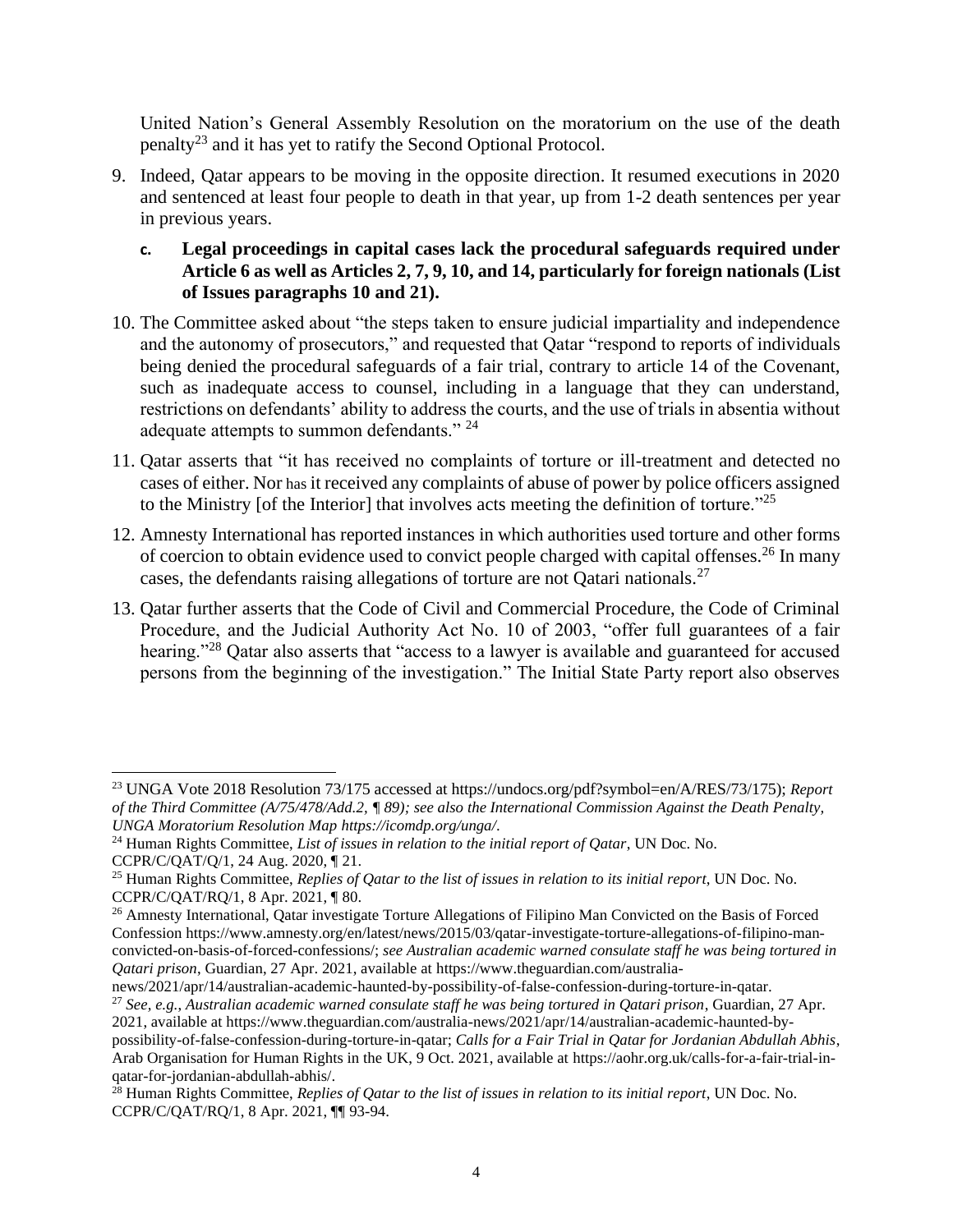that "the law requires that an interpreter be present" during any investigation in which the accused person does not speak the language being used in the interrogation.<sup>29</sup>

- 14. According to the U.S. State Department, "foreign detainees had access to the legal system, although some complained of opaque legal procedures and complications, mostly stemming from language barriers. Foreign nationals did not uniformly receive translations of legal proceedings, although interpretation was generally provided within courtrooms."<sup>30</sup>
- 15. Recent history suggests that prosecutors and courts may discriminate against migrant workers in capital cases, particularly if they are accused of killing a Qatari national. At the time authorities executed the Nepali migrant worker who had killed a Qatari national, ten other Nepalis were imprisoned for murder, but all of their victims were Nepalis.<sup>31</sup> Of those ten, some had been sentenced to death but none have been executed.<sup>32</sup> The facts suggest that authorities singled out the Nepali who had killed a Qatari national to carry out his death sentence, perhaps deeming that his crime was more grave due to the nationality of his victim. It is also not clear whether sentencing authorities accounted for the exploitation and abuse that migrant workers can face in the *kafalah* system.<sup>33</sup> The sentencing authority likely did not take those circumstances into account, if they had any relevance to the alleged crime. Rather, the migrant worker's fate was in the hands of the victim's family, who refused to accept "blood money" in return for a reduced sentence.<sup>34</sup>

## **II. Suggested recommendations for the Government of Qatar**

16. Qatar should:

Immediately institute a de jure moratorium on executions with a view to abolishing the death penalty and, in the meantime, commute the death sentences of any persons currently under sentence of death and replace them with penalties that are fair, proportionate, and consistent with international human rights standards;

- Ratify the Second Optional Protocol to the ICCPR;
- Amend the Qatari Penal Code to eliminate any provisions authorizing the death penalty for any crime that does not constitute an intentional killing;

<sup>29</sup> Human Rights Committee, *Replies of Qatar to the list of issues in relation to its initial report*, UN Doc. No. CCPR/C/QAT/RQ/1, 8 Apr. 2021, ¶ 102.

<sup>30</sup> U.S. State Department, Qatar Human Rights Report (2020), https://www.state.gov/wp-

content/uploads/2021/03/QATAR-2020-HUMAN-RIGHTS-REPORT.pdf (last visited Jan. 27, 2022).

<sup>31</sup> Hands Off Cain, *Qatar: Nepali man shot to death as punishment for murder*, 25 May 2020,

http://www.handsoffcain.info/notizia/qatar-nepali-man-shot-to-death-as-punishment-for-murder-60308945 (last visited 27 Jan. 2022).

<sup>32</sup> Hands Off Cain, *Qatar: Nepali man shot to death as punishment for murder*, 25 May 2020, http://www.handsoffcain.info/notizia/qatar-nepali-man-shot-to-death-as-punishment-for-murder-60308945 (last visited 27 Jan. 2022).

<sup>33</sup> *See, e.g.*, Human Rights Committee, *List of issues in relation to the initial report of Qatar*, UN Doc. No. CCPR/C/QAT/Q/1, 24 Aug. 2020, ¶ 12.

<sup>34</sup> Hands Off Cain, *Qatar: Nepali man shot to death as punishment for murder*, 25 May 2020,

http://www.handsoffcain.info/notizia/qatar-nepali-man-shot-to-death-as-punishment-for-murder-60308945 (last visited 27 Jan. 2022); U.S. State Department, Qatar Human Rights Report (2020), https://www.state.gov/wpcontent/uploads/2021/03/QATAR-2020-HUMAN-RIGHTS-REPORT.pdf (last visited Jan. 27, 2022).